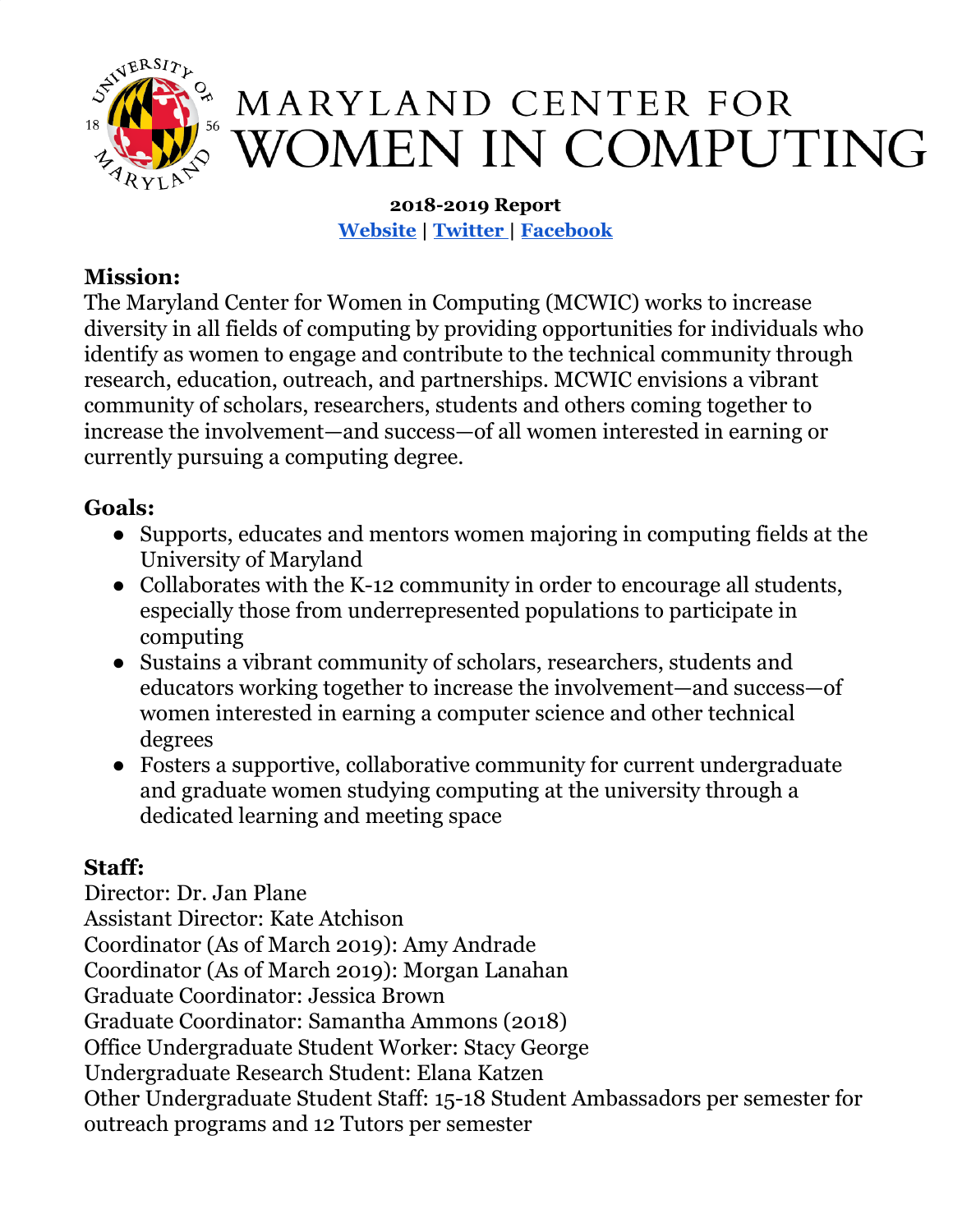# **2018-2019 Executive Summary**

Maryland Center for Women in Computing supported over 2500 K-12 students and over 750 current UMD students during the June 2018- May 2019 academic year.

- 35 outreach [ambassadors](https://mcwic.cs.umd.edu/programs/#professional) supported ~33 activities that encourage students from underrepresented populations to pursue computing careers and interest serving over 2500 students over the last year.
- [CompSciConnect](https://mcwic.cs.umd.edu/csc) summer camp hosted over 150 campers. The Cyber Defense Training Camp hosted 28 campers.
- After-school outreach programs expanded to include 5 Prince George's County Public Schools serving over 75 students each semester.
- A new Peer Mentoring program was launched serving over 60 students.
- Tech + Research launched in collaboration with Technica giving 64 undergraduate women from all over the east coast hands-on research experience with our faculty and graduate students.
- A Cyber Camp and CompSciConnect research poster was presented at the Tapia Celebration where our undergraduate research student won best poster.
- The MCWIC Tutoring program expanded to include all entry-level computer science courses. 16 tutors supported over 175 students that scheduled over 900 tutoring sessions in CMSC 131, 131A 132, 216, 250, 330, and 310 last academic year.
- 91 UMD students and 9 faculty and staff attended the Grace Hopper Celebration in Computing Conference.
- 2 new full-time staff members were hired in March 2019 to expand our programs and impact
- Additional funding was received from Brendan Iribe to expand our efforts and support all underrepresented populations in Computing. The Iribe Initiative for Inclusion and Diversity in Computing was officially launched in April 2019.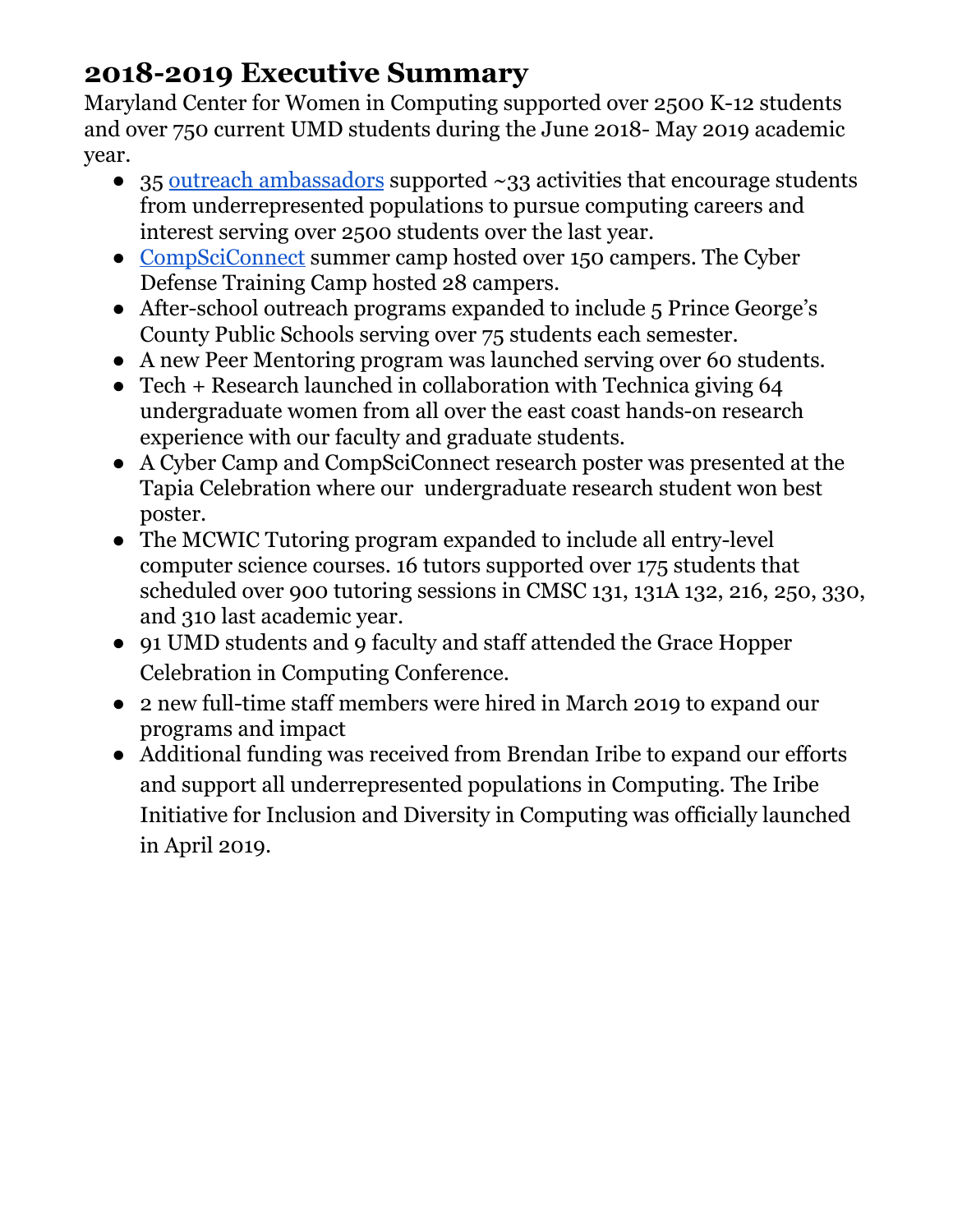# **K-12 Outreach**

[K-12 outreach](http://mcwic.cs.umd.edu/programs#outreach) programs include CompSciConnect, after-school outreach programs, and weekend events.

Throughout the year, MCWIC Ambassadors take our curriculum on the road to visit local organizations and schools (i.e. local Girl Scout troops) with a fun STEM activity. Activities last approximately 2 hours. STEM options include LEGO Mindstorm Robots, cryptology activities and programming that provide an introduction to computing principles. Additional activities include high school recruiting events and local resource fairs.

Outreach efforts are primarily staffed by our MCWIC Ambassadors. Funding for these programs is supported primarily through Brendan Iribe, AFCEA Bethesda, and MCWIC general funds.

*Key Stats:*

- $\bullet$  ~40 Outreach Events
- Over 2,500 students reached
- 35 undergraduate students hired to support programs

#### *MCWIC Outreach Ambassadors*

Each year, undergraduate students are selected to be MCWIC ambassadors where students receive training on best practices for teaching and content and then apply these skills to our various outreach programs described below. 15 Teaching Ambassadors are hired full-time in the summer to support camps. At least 10 Outreach Ambassadors are hired during the school year to support ~100 hours of events throughout the semester. From Summer 2018-May 2019, we had a total of 35 different ambassadors working for MCWIC.

#### *CompSciConnect*

[Computer Science Connect](https://mcwic.cs.umd.edu/csc) is a three- year camp designed to introduce middle school girls and boys from underrepresented populations to programming concepts using robots, Scratch, dynamic web pages, and basic virtual reality. Campers also learn additional to computer science topics including number theory, cybersecurity, logic puzzles, and computer use and safety. CompSciConnect was started in the summer of 2012. Since its inception, 350 students have participated in CompSciConnect. Undergraduate students serve as Teaching Ambassadors by leading campers through the curriculum and supporting them with school year projects. In Summer 2018, six different two week sessions of camp were offered across six weeks. Over 200 students and their parents attended the annual showcase in December. During Maryland Day, we showcased projects as part of the Iribe Center for Computer Science and Engineering to donors and the community.

#### *Key Statistics:*

- 142 students in the summer camp
- $\bullet$  ~100 students continuing each month during the school year
- 8 undergraduate Teaching Ambassadors
- 6 sessions of CompSciConnect across 6 weeks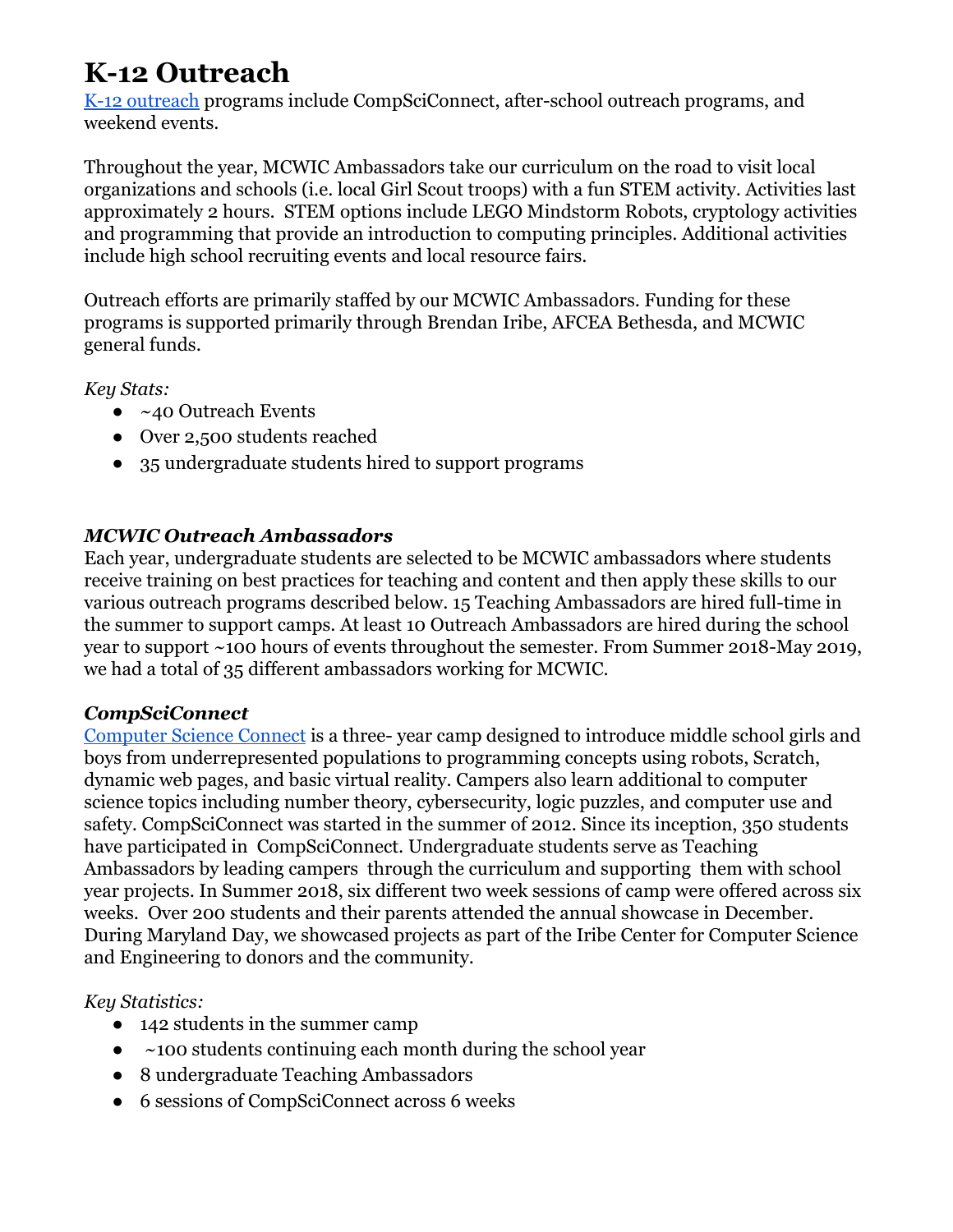#### *MCWIC After-School Outreach*

In a weekly after-school program, MCWIC Ambassadors provide after-school programs in nearby Prince George's County Public School System to introduce more students to computing through hands-on activities and real world problems. Much of the curriculum is adapted from CompSciConnect. In 2018, Greenbelt Middle School, Lamont Elementary, and College Park Academy continued their programs. Mother Jones Elementary and Langley Park Elementary were added in Fall 2018.

#### *Key Stats:*

- 5 PGCPS after-school outreach programs
- $\bullet$  ~65 students served per semester
- 15 UMD undergraduate Outreach Ambassadors served 2-3 hours weekly each semester

## *High School Recruiting Workshop- Ladies Navigate Computer Science*

In 2018, we hosted the Ladies Navigate Computer Science recruiting event to engage current high school juniors and seniors to learn about the University of Maryland Computer Science program, computing research, and computing careers. 40 high school women attended.

#### *NCWIT Aspirations*

The Maryland Center for Women in Computing serves on the NCWIT Maryland Affiliate Team. Each year we promote, recruit, review applications, and host the NCWIT Aspirations in Computing Award Ceremony to honor Maryland young women and their work in computing. In 2019, 105 students and educators were recognized for their efforts. The award ceremony was hosted at UMD in April with over 120 winners and their families present. Hands-on workshops around wearable technology and virtual reality were led by UMD undergraduate staff and members of the Maryland Affiliate Team. Additional outreach support is given through the Aspire IT grant program. We currently support high school student-run programs run by students at Montgomery Blair and Wootton High Schools. These programs support current high school girls to run after-school programs that teach computer programming.

#### *Elementary Workshop- JumpStart Computing*

In December 2018 and May 2019, we hosted the JumpStart Computing Elementary Workshop. Over 100 students participated in this program. During the workshop, students rotated between activities on Scratch, cryptography, number theory, and introductory Python Art. Outreach Ambassadors lead the curriculum. The Fall workshop was also part of the national Computer Science Education Week.

## *Girl Scouts*

We partnered with the Girls Scouts of the Nation's Capital Region to host robotic workshops for Brownie and Junior Girl Scouts 1-2 times per semester. Two sessions of workshops are held each day with ~30 students served in each session. In 2018-2019, workshops were held in October 2018, November 2018, February 2019, and March 2019. 220 Girl Scouts in the local area were impacted by this effort.

## *[Governor's Coding Challenge](https://governor.maryland.gov/2018/10/07/governor-larry-hogan-holds-first-ever-governors-coding-challenge/)*

Governor Larry Hogan held the first ever Coding challenge for 100 middle school and high school aged girls. Workshops were held in the morning where the girls got to select which of the 5 events they would like to participate. MCWIC provided 3 of these hands-on workshops-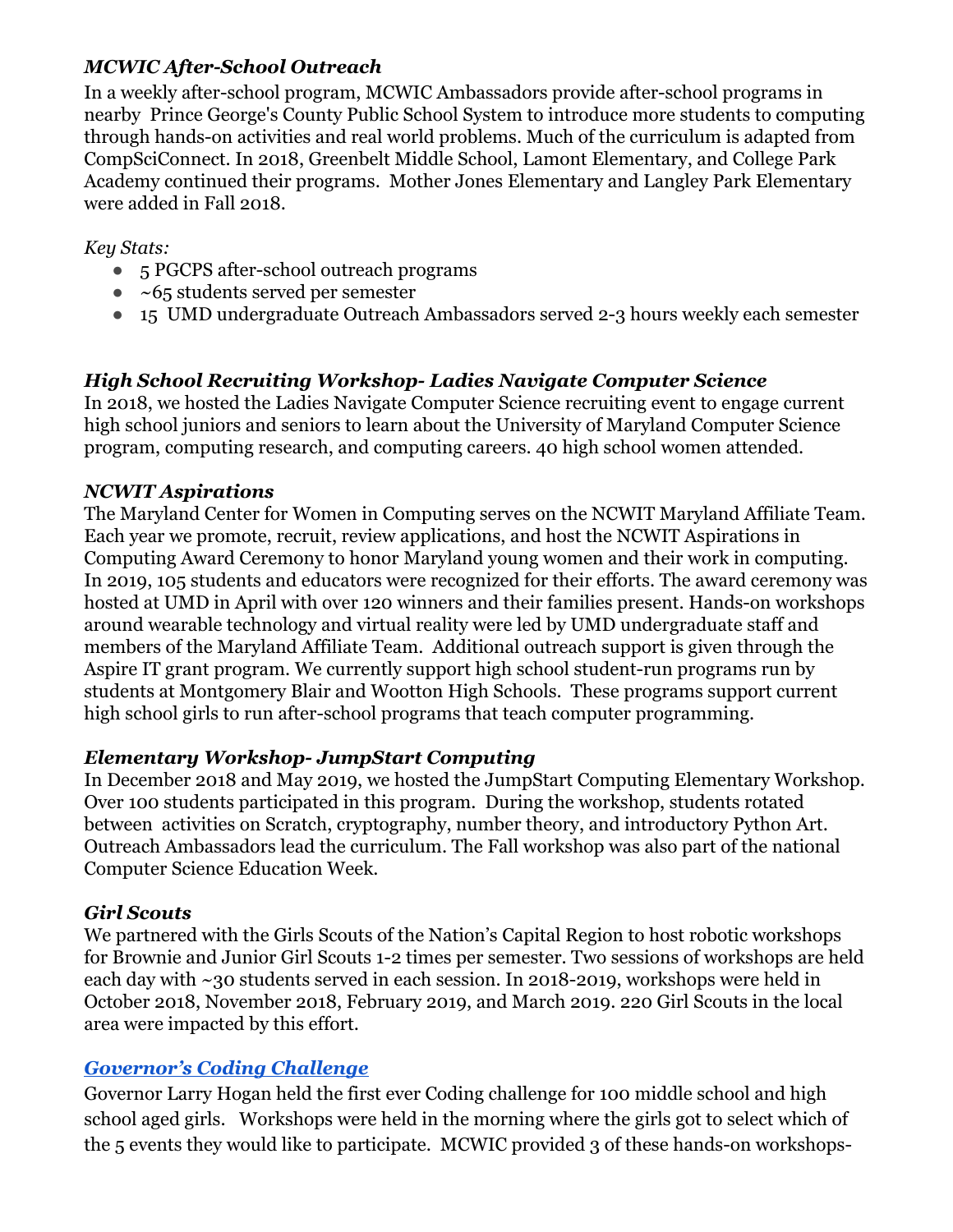Robotics Challenge, Python Art, and Phone App Development. The sessions each had 20 girls learning a different skill set. In the afternoon, the girls competed in groups of 3-4 participants where they proposed a website or app that would help solve an issue in the state. Two of the three winning teams were made of current and/or past CompSciConnect participants. The grand prize winner is working with the Governor's staff to develop their project.

## *Girls Who Code- University of Maryland Chapter*

Led by 6 undergraduate women in computer science and several other volunteers, over 80 girls in grades 6th-12 met weekly and learned coding fundamentals while also building a strong community of computing women. The students were divided into two classes based on experience due to the large number of participants and volunteers.

# **Current Students**

Throughout the year, MCWIC offers a wide arrange of professional development, community building, and tutoring support for our current students. Over 750 current students were impacted by the programs in MCWIC.

### *MCWIC Tutoring Program*

MCWIC tutoring is offered each semester for CMSC 131, 132, 216, and 250 from the third week of the semester to the last week of classes. In Fall 2018, we were asked to expand tutoring to the CMSC 351 courses. In Spring 2019, both CMSC 330 and 351 were added. With the growth of tutoring, drop-in sessions were replaced with course specific guided study sessions. Each semester 12 students are hired to host tutoring sessions. Over 175 students benefited from the tutoring program during the 2018-2019 academic year with over 900 tutoring sessions completed.

In order to best support incoming students, a new Intro to Computing Bootcamp was launched for students entering CMSC 131 with no prior computing experience. The Bootcamp was offered twice in the Fall and once in the Spring with a goal of introducing students to computing, best practices in projects, and resources available to them. 120 students attended the Fall session and 40 students attended the Spring session.

#### *Key Stats for 2018-2019*

- *●* 12 undergraduate tutors each semester
- 12 hours of drop-in tutoring offered each week
- Over 30 hours of 1:1 tutoring offered each week
- Intro to Computing Bootcamp: 150 attendees across three sessions
- Total 1:1 tutoring appointments: 477
- Total students in guided study sessions: 436

## *Grace Hopper Celebration*

With support from the BRAID initiative, Brendan Iribe, and other corporate sponsors, the University of Maryland and MCWIC are able to fund at least 50 students to attend the Grace Hopper Celebration each year. Students gain valuable connections, resources, career opportunities, and advice. In 2018, MCWIC along with the department supported 55 students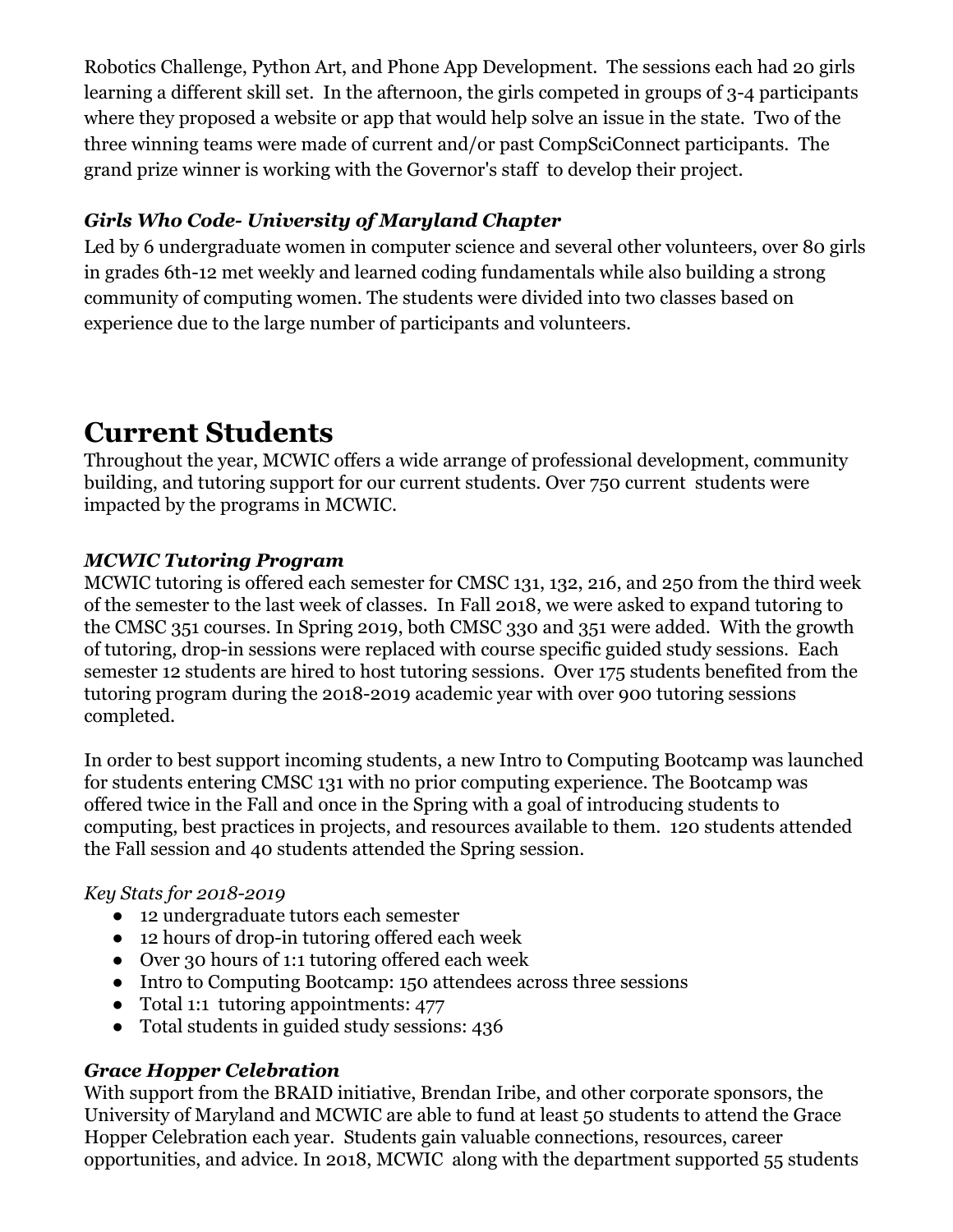and 5 faculty/staff. The iSchool supported 10 students. 26 students secured funding from outside sources. In total, 91 UMD students and 9 faculty/staff members attended.

#### *Key Stats for 2018*

● 91 UMD students attended the Grace Hopper Celebration in Computing Conference

### **Professional Development and Social Events**

Each semester the Center provides professional development opportunities for our students. Events can range from insightful talks by industry leaders or faculty from other universities or panels and round-table discussions. In collaboration with student organizations, we also host social events for women of the department to get to know each other. Many of these events were held in conjunction with the Peer Mentoring Program. Events in 2018-2019 included: Welcome Back Dinners (each semester), Grad Women Lunches, Grace Hopper Networking Night, Cookie Decorating Social, Making the Most of Conference, Intern Panel, Alumni Panel, and the Conference Scholarship Process.

#### **Tech + Research: Welcoming Women to Computing Research**

The Department of Computer Science at the University of Maryland and the Center for Women in Computing presented the Tech + Research: Welcoming Women to Computing Research, a three day research workshop geared towards engaging undergraduate women in computing. During this workshop, student teams came together and collaboratively worked together to use technology to solve pressing issues.

In collaboration with Technica, the largest all-women hackathon in the nation, 64 students participated in the Research track at Technica through 10 hands-on research projects with faculty. The weekend event brought together computing faculty from institutions across the state of Maryland to serve as mentors on projects in their research areas. Along with providing hands-on research experience in a dynamic hackathon setting, the weekend workshop included sessions introducing attendees to the basics of computer science research (CSR) and highlight the exciting opportunities that come with pursuing a graduate degree in computer science. Students presented their projects as part of the demo session at Technica. Plans are underway to host the workshop again in November 2019. This project was funded through the National Science Foundation (NSF).

#### *Peer Mentoring*

In Fall 2018, a new peer mentoring program was launched. Over 80 students were grouped across 8 computing track clusters. Large group meetings on professional development topics such as academic success, networking, imposter syndrome were held monthly. Socials and talks were hosted each month. Based on student feedback, the mentoring program shifted to 1:1 peer mentoring in the Spring. 40 students participated in the Spring program. Based on the success of this program, MCWIC is expanding the peer mentoring program to all students under the Iribe Initiative for Inclusion and Diversity.

## *Employer Spotlight*

As part of our growing Corporate Partner's program, employer spotlights were added to our programing in 2018-2019. Advocate level partners hosted 1:1 meetings, coffee chats, round table discussions, and workshops to support our students. Treats and swag were often sent to encourage students to learn more about the different organizations.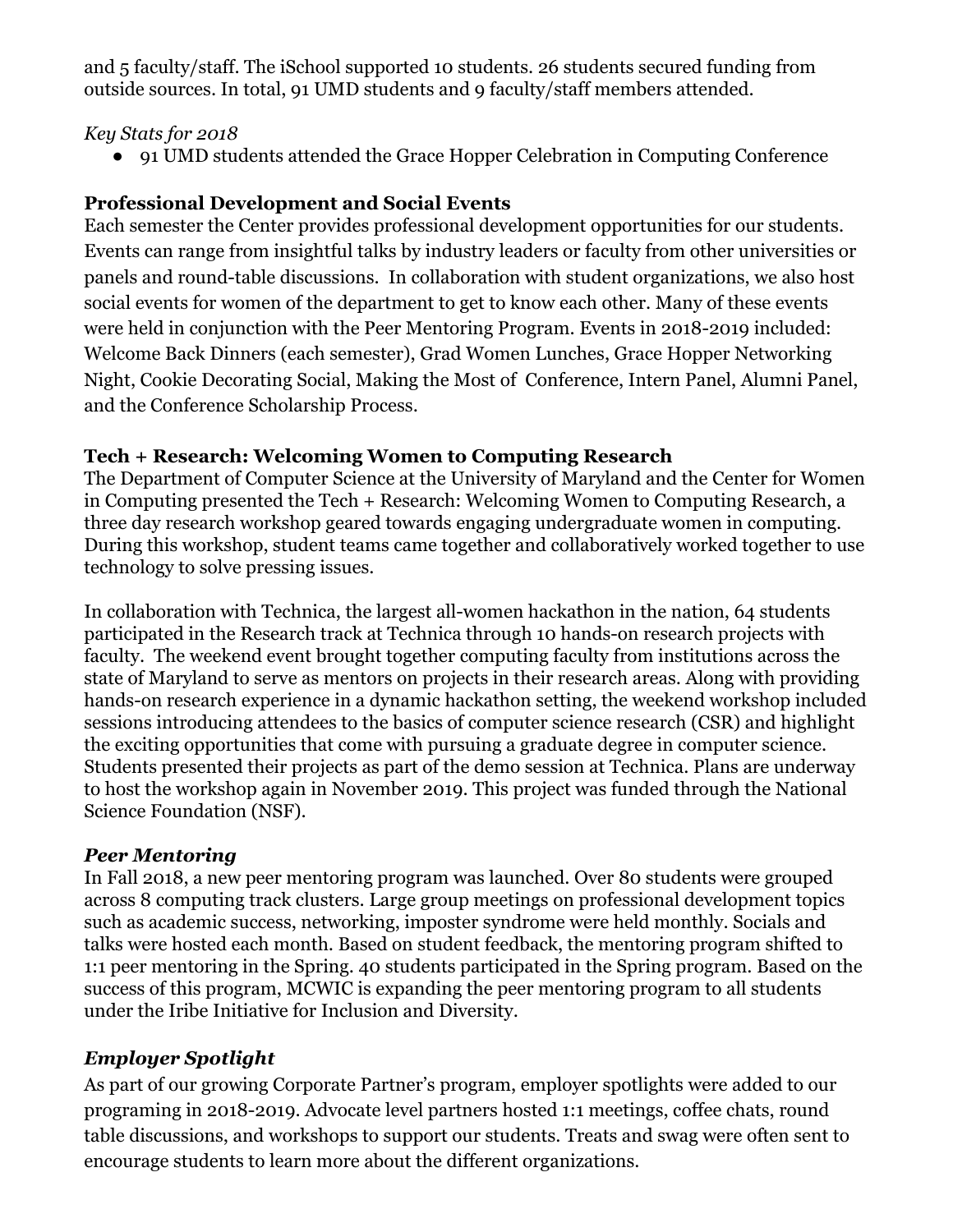#### **Student Organization Support**

The Center supports [The Association for Women in Computing](https://awc-umcp.squarespace.com/) and GradWomen to build community and create events to empower and support women computing students across campus. These organizations actively recruit women into technical majors, and work to retain women in the field.

MCWIC also supports the Girls Who Code chapter at UMD. The Girls Who Code chapter is led by UMD undergraduates and meets 10-12 weeks out of the semester with girls 8th-12th grade girls interested in computing. Over 80 girls participated in the program during the 2018-2019 academic year. Each week, we help Girls Who Code book space and market their event. Snacks and computers are provided as needed. Additional support is provided as requested.

The University of Maryland hosts a very large hackathon,Technica, the largest all ladies hackathon in the US. This effort is student led and had over 900 participants this year with participants from colleges around the east coast as well as high school women. In Fall 2018, the MCWIC supported Technica through the Tech + Research program.

Funding was given to CodeBlack to help support 10 students to attend AfroTech

#### *Student Advisory Board*

To prepare for the launch of the Iribe Initiative for Inclusion and Diversity, a student advisory board was created in February 2019 to gain student feedback, ideas, and support on student needs around inclusion and diversity within the Department of Computer Science. Two undergraduate advisors served as advisors and liaisons to the board. 16 students met 1-2 times per month to make recommendations and address issues around climate and inclusion within the department. In May 2019, the advisory board hosted an end of semester ice cream social with over 700 students in attendance. The student advisory board will continue as part of the Inclusion Initiative.

#### *Big Ten Academic Alliance - Women in STEM Summit*

#### <https://www.pbs.org/video/santana-stem-1559917614/>

With support from the Provost's office, MCWIC participated in a 4 day workshop at Rutgers University where 10 of the Big Ten schools collaborated to share, compare and brainstorm new ideas of how to recruit and retain more diverse populations into the STEM fields. The goal of the Summit was to work collaboratively to design new initiatives to increase equity in undergraduate, graduate and faculty ranks at the Big Ten universities.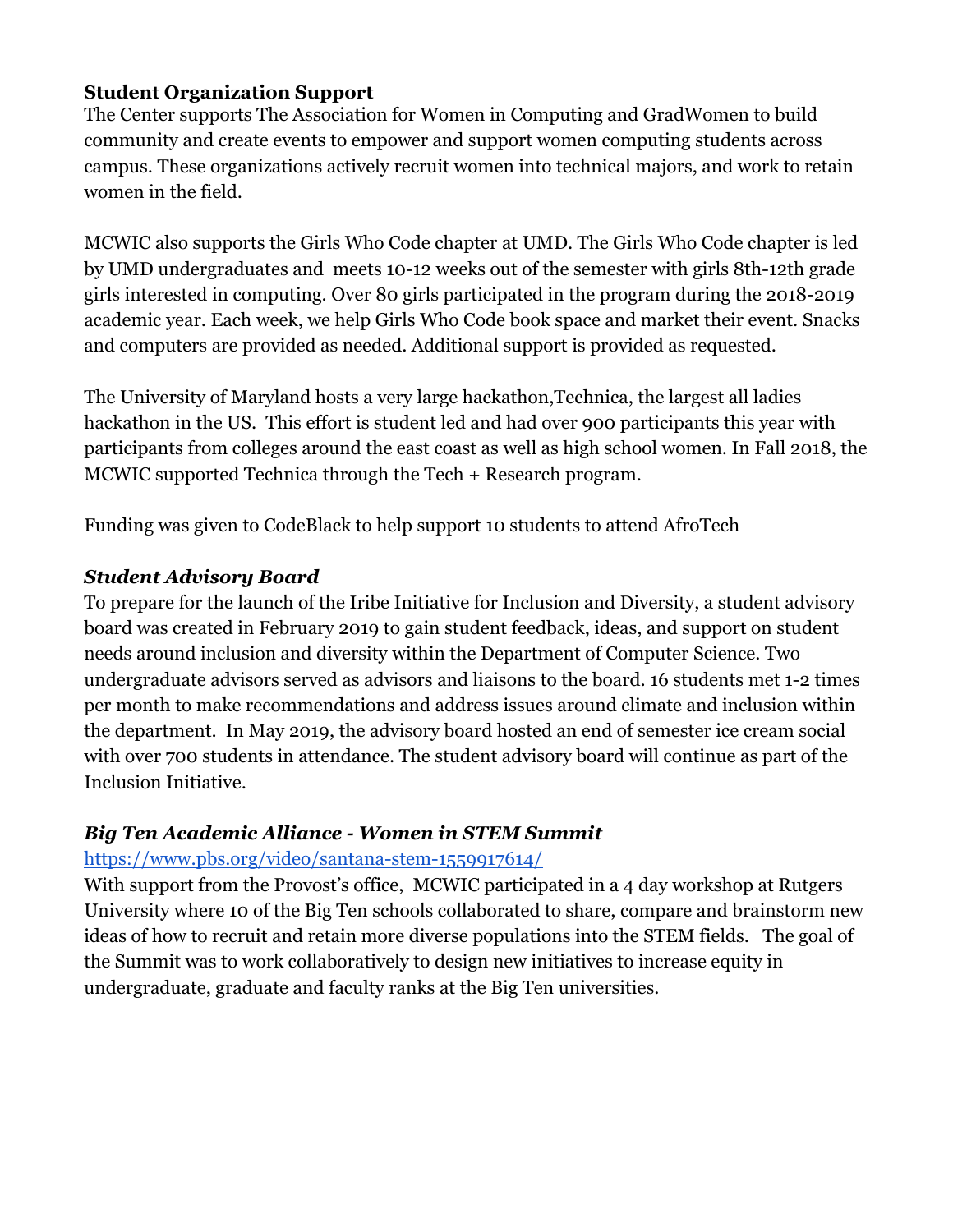# **Research Efforts**

## *CompSciConnect/Laboratory for Telecommunication Sciences*

MCWIC conducts research to evaluate its programs and to understand confidence, exposure and access to K-12 education in computing for underrepresented students. Through one-day workshop styled events, summer camps and after-school programs, pre- and post- surveys are collected from student participants. An initial analysis of surveys collected show several trends in the lack of encouragement and exposure to computing that middle school students receive and shows that our outreach efforts do have a positive impact on student confidence in the field of computing. Findings were recently presented at the student poster session of Richard Tapia Celebration of Diversity in Computing. Our research student, Elana Katzen, won best undergraduate poster at Tapia. Research will be submitted for consideration to several other conferences this year.

## **Maryland Center for Computing Education [MCCE]**

For many years, MCWIC has partnered with other programs improving the computing education K-12. This began with the CS Matters in Maryland Project and has now expanded to participating in the statewide steering committee for computer science education. This steering committee developed 15 year goals for the state and has, more recently, been instrumental in the creation of the Maryland Center for Computing Education (housed at the USM offices just off campus). Dr. Jan Plane is currently the chair of the steering committee. The MCCE's primary goal is in the preparation of teachers for computing across the grades and across the state. MCWIC partners with MCCE to ensure that diversity, inclusion and equity are major considerations in those goals and is a member of its advisory board.

#### **BRAID**

The BRAID initiative includes fifteen computer science departments across the U.S. including the **University of Maryland** that are committed to implementing changes to their introductory computer science courses, pathways into the major, departmental climate, and outreach efforts in hopes of diversifying their computer science majors. In return for funding, we provide data on the computer science department and our students. Updated research can be found [here.](https://braidresearch.gseis.ucla.edu/publications/)

#### **NCWIT Learning Circles**

In January 2019, the University of Maryland Computer Science Department was invited to participate in the National Center for Women in Technology (NCWIT) Learning Circles program. A committee to faculty and staff across the department was formed to lead this project. During this project, the Committee works closely with the NCWIT Extension Services Consultant (ESC) and an NCWIT social scientists. The ESC directly guides the Committee in using evidence-based practices and methods for recruiting and retaining women at the University of Maryland. Bi-Weekly meetings occurred during the spring addressing topics such as data analysis, branding, climate issues, and recruitment and retention best practices. This program will continue into the 2019-2020 academic year.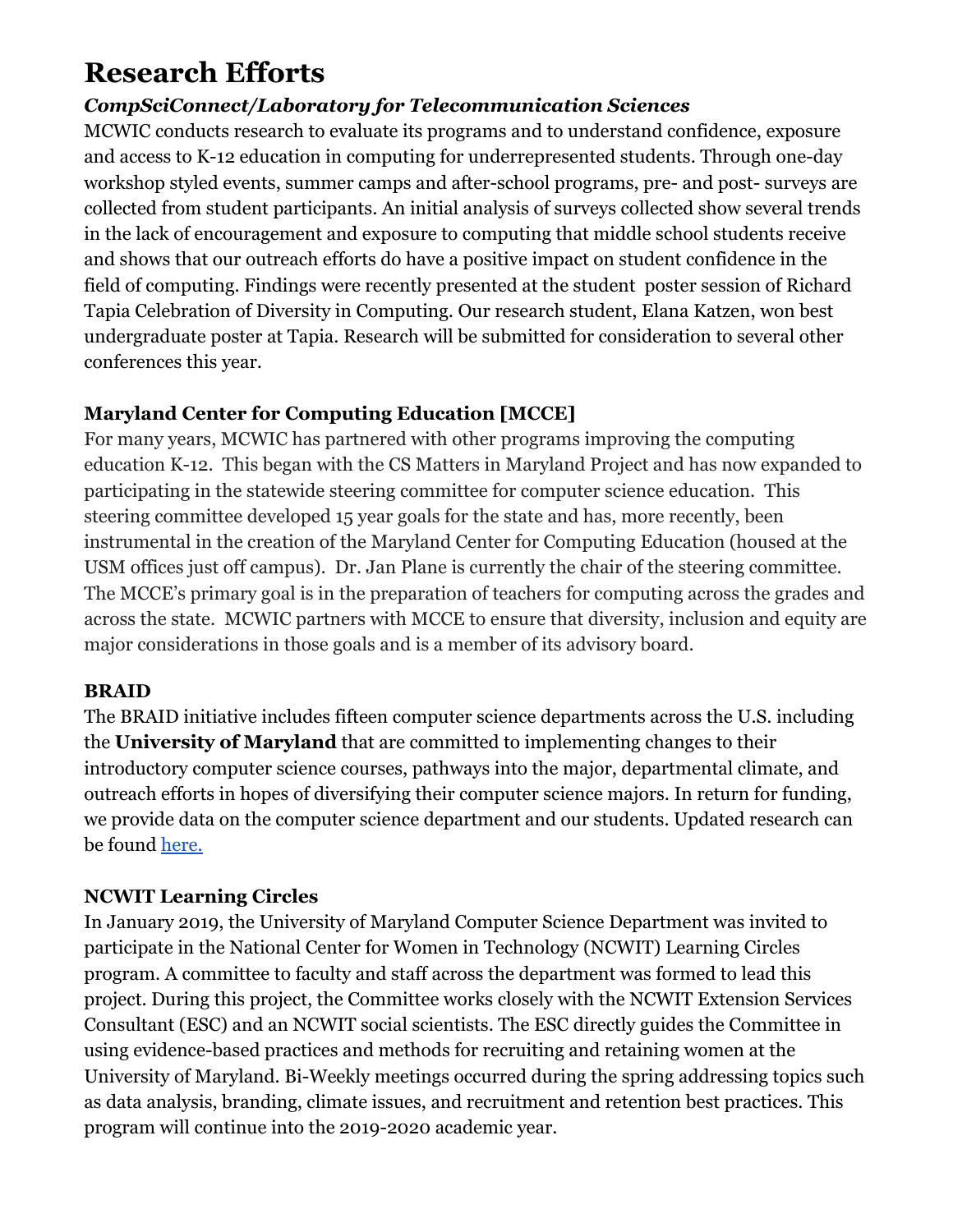## **Professional Conferences**

**SIGCSE-Special Interest Group on Computer Science Education**: Dr. Jan Plane had two papers on Computer Science Education and Professional Development for teachers presented at SIGCSE in March 2019. Kate Atchison presented a lighting talk, Building a Community of Undergraduate Women: Ambassadors for Computing Outreach, on best practices for the MCWIC Ambassador program.

**American Education Research Association**: Additional research around teacher preparation and diversity in computing were presented at the AERA conference in Toronto during April.

**NCWIT Summit:** Dr. David Mount, Dr. Jan Plane, and Apitchaya Pimpawathin attended the 3 day summit in Nashville discussing best practices for recruiting and retaining women in computing.

# **Looking Forward**

The Iribe Initiative for Inclusion and Diversity in Computing was created in February 2019 with a \$1 million gift from Brendan Iribe, University of Maryland alumnus and co-founder of the virtual reality company Oculus. The Initiative aims to increase diversity and foster a stronger environment of inclusion in the university's Department of Computer Science.

The Initiative will serve as an umbrella over the Maryland Center for Women in Computing. Over the next year, many of our programs will be expanded and rebranded underneath the new initiative. While we will still maintain programming and create spaces for students who identify as women, we seek to expand our efforts to generally serve students who are underrepresented in computing. We outline the factors of diversity and identity that we seek to focus on in our mission statement.

Under the new Initiative, we were able to hire two new full-time Coordinators who will assist in the expansion and development of programming. Dr. Jan Plane and Kate Atchison will serve as the Director and Assistant Director of the Iribe Initiative for Inclusion and Diversity in Computing and the Maryland Center for Women in Computing, respectively.

In Spring 2019, the Inclusion Speaker Series and the Tutoring program were rebranded underneath the Initiative. These programs will continue to grow and expand in 2019-2020.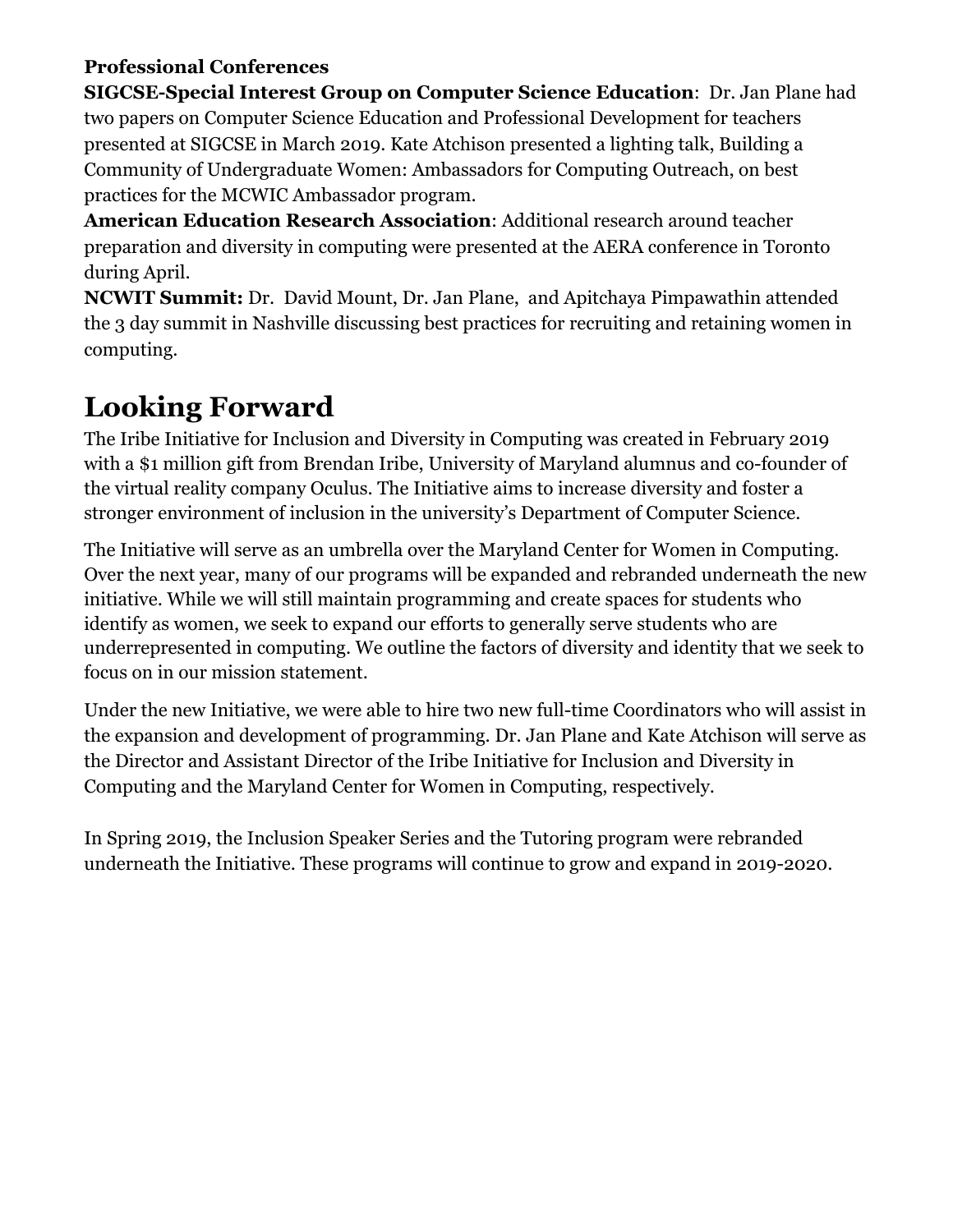

#### [Web](https://mcwic.cs.umd.edu/inclusion) | [Twitter](https://twitter.com/IribeInitiative) | [Facebook](https://www.facebook.com/IribeInitiative/?view_public_for=282898912665400) | [Instagram](https://www.instagram.com/initiative_mcwic/)

#### **Mission:**

The Iribe Initiative for Inclusion and Diversity in Computing is committed to making computing a field that includes participation of individuals across the intersections of gender identification, race, ethnicity, socioeconomic status, sexual orientation, and disability status. We aim to create a vibrant, inclusive community of students, educators, and researchers coming together to increase the involvement—and success—of underrepresented populations interested in computing.

#### **Plans for 2019-2020 Year**

- 1 New Residential Camp- AI4ALL Camp in Summer 2019
- 3 New Day Camps- JumpStart Computing (elementary), Intro to Computing (high school), and Wearables (high school)
- Expansion of the Peer Mentoring Program to all undergraduate and graduate students
- Structured Support for Student Organizations
- Launch of Sisters RiseUp4CS- online tutoring for high school girls in AP Computer Science
- Formal and Informal Faculty and Staff Training on climate, inclusion, and diversity topics
- Creation on a Best Practices Inclusivity Handout
- Expansion of support of students to diversity conferences including Tapia, Grace Hopper, and AfroTech among others
- Revamp and expansion of the Inclusion Speaker Series
- Continued partnership with the Student Advisory Board in gathering student feedback and ensuring representation

#### **Additional Diversity Efforts across the Computer Science Department**

The CMSC's Diversity and Inclusion Committee has been active in collecting survey data from faculty, staff and students and then aligning that survey data with the university's efforts in the same area. This data will then be used to ensure the goals of the thriving workplace initiative are implemented and effective within the department. The committee is specifically looking at hiring practices and graduate student admission practices to better understand diversity and inclusion in these contexts.